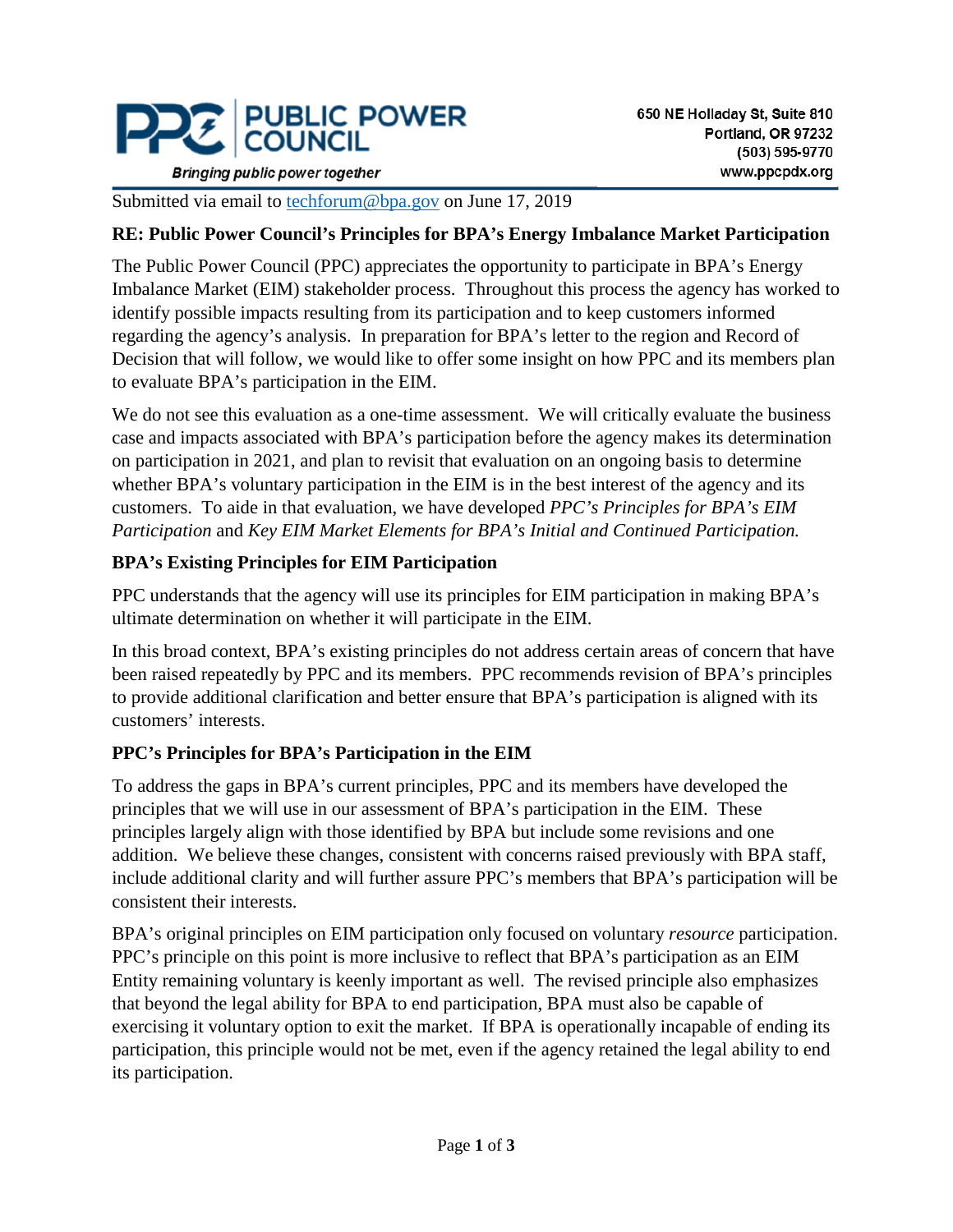PPC also finds the reference to "sound business principles" lacking in specificity and depth. Our revision of this principle includes reference to BPA's Strategic Plan objectives, particularly creating competitive power products and capturing the full value of BPA's power and transmission system. Participation in the EIM should result in real benefits for Power and Transmission customers and the specific manner which BPA's participates in the EIM should strive to maximize these benefits. Additionally, BPA should continuously review the market design and implementation of the market design to ensure that the market is correctly compensating BPA for its participation. This includes the need for BPA to be properly compensated for the extremely flexible and zero carbon hydro resources it plans to provide to the market.

Lastly, while BPA has been working with customers to explore how they will be impacted by the agency's participation, BPA's EIM principles include no reference to these impacts. PPC has developed an additional principle to ensure the agency has considered how its participation will impact its products and services from both a commercial and operational perspective. This principle is not intended to suggest that any impact is unacceptable, but instead is meant to ensure that BPA has worked to understand the impacts of participation and then considered those impacts in its participation decision. Part of this consideration could be policy changes to mitigate those impacts where appropriate.

We believe that the PPC Principles for BPA's participation in the EIM include important clarifications and assurances compared to the existing BPA principles. We request that BPA consider making similar revisions to its own principles.

# **Key Market Elements for BPA's EIM Participation**

PPC has also identified "Key Market Elements" that we believe are essential to ensuring BPA's participation in the EIM is consistent with the principles discussed above. These elements focus on important aspects of the EIM that BPA has discussed during its stakeholder workshops and call out essential market design elements in each of those categories. We separately identify these key market elements because BPA does not have direct control over them and retaining them in the EIM is important to BPA's participation.

These key market elements are intended to capture the minimum requirements necessary to ensure that BPA's EIM participation is consistent with the principles we have identified based on the vetting of BPA's participation we have done so far. It is possible additional discussions or additional changes in the market may lead us to identify additional key market elements.

While these market elements meet our minimum expectations, there are possible improvements to be made in some of these areas. We plan to actively seek those improvements through participation in CAISO's stakeholder processes and will continue to work with BPA to identify areas where we have concerns or see the possibility for improvement on aspects of the EIM.

PPC would also like to clarify that the market elements identified in this document are applicable only to BPA's participation in EIM. If in the future BPA considers participation in a day ahead market, a separate analysis and stakeholder process will be needed.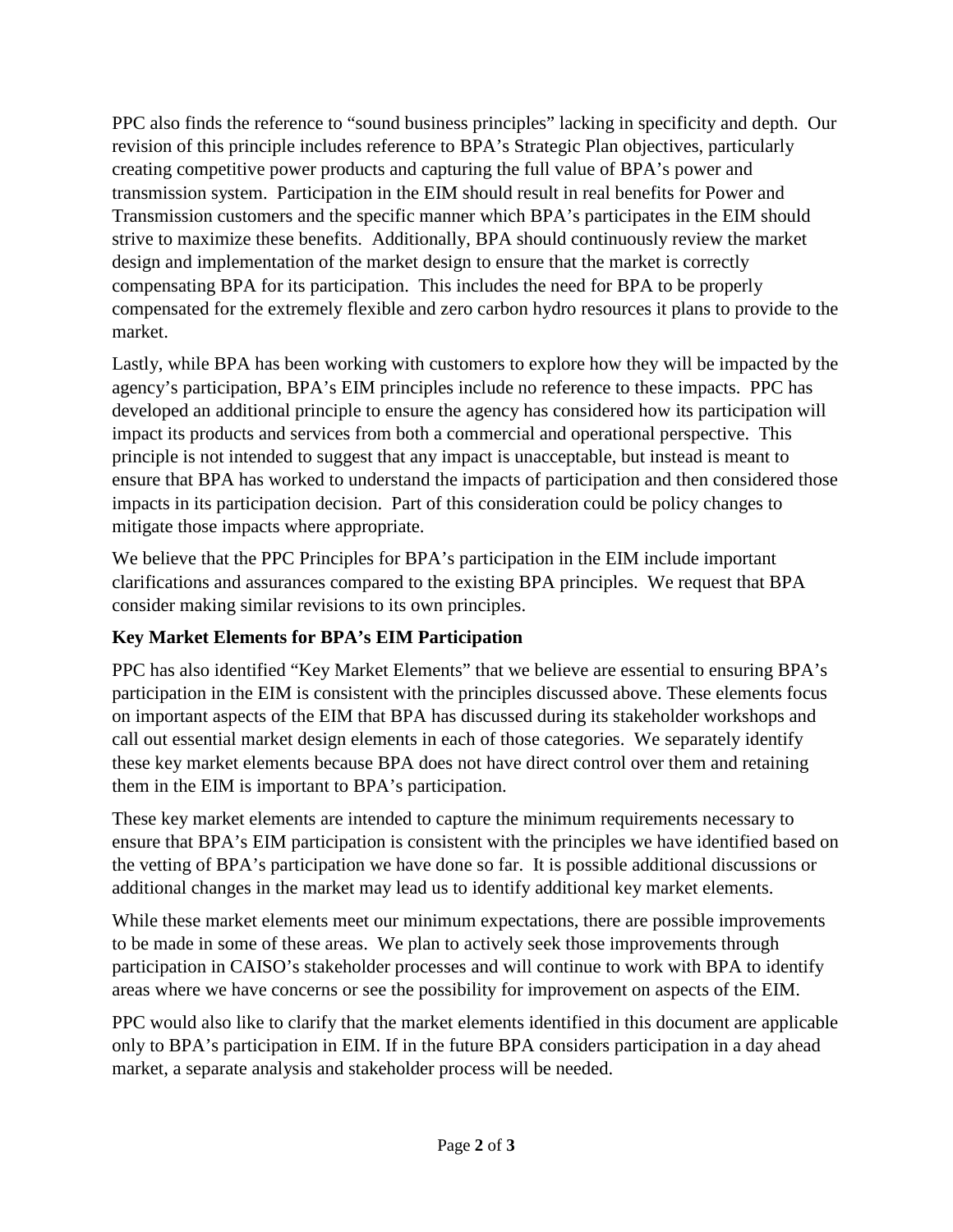### **Conclusion**

PPC appreciates BPA's consideration of these comments as it prepares to issue a Record of Decision on whether it will participate in the EIM. We also continue to appreciate BPA's collaborative approach to its EIM stakeholder process and looks forward to continued discussion on these principles and other EIM issues.